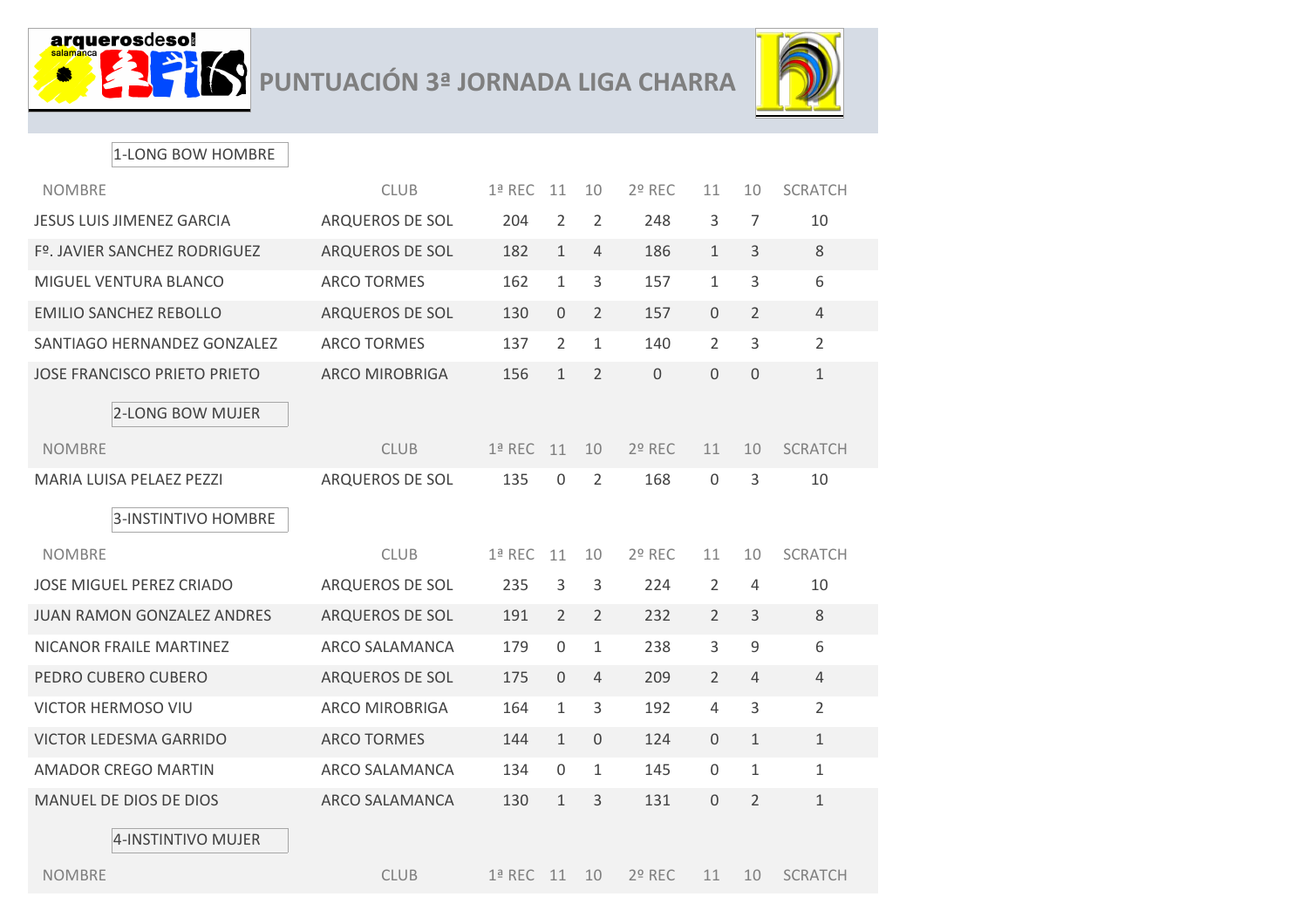| <b>MARI PAZ VICENTE</b>            | ARQUEROS DE SOL       | 130           | $\mathbf 0$    | 0              | 174         | $\Omega$       | 2              | 10             |
|------------------------------------|-----------------------|---------------|----------------|----------------|-------------|----------------|----------------|----------------|
| <b>LOURDES PEREZ MARTIN</b>        | <b>ARCO MIROBRIGA</b> | 133           | $\mathbf 0$    | $\overline{0}$ | 133         | $\mathbf 0$    | $\overline{0}$ | 8              |
| <b>MARIBEL PELAEZ PEZZI</b>        | ARQUEROS DE SOL       | 111           | $\Omega$       | 2              | 145         | $\Omega$       | 5              | 6              |
| <b>AMALIA GARZON DIAZ</b>          | ARQUEROS DE SOL       | 122           | $\Omega$       | 3              | 104         | $\Omega$       | $\Omega$       | $\overline{4}$ |
| 5-ARCO DESNUDO HOM                 |                       |               |                |                |             |                |                |                |
| <b>NOMBRE</b>                      | <b>CLUB</b>           | $1a$ REC      | 11             | 10             | $2°$ REC    | 11             | 10             | <b>SCRATCH</b> |
| <b>JESUS MARCOS MARTIN</b>         | <b>ARCO MIROBRIGA</b> | 193           | 4              | 1              | 220         | 3              | 6              | 10             |
| <b>JULIO CESAR OTERO MUÑOYERRO</b> | ARQUEROS ABULENSE     | 179           | $\mathbf{1}$   | 2              | 208         | 3              | 3              | 8              |
| NICOLAS TORRENS PANIAGUA           | <b>ARCO MIROBRIGA</b> | 174           | $\mathbf{1}$   | $\overline{2}$ | 179         | $\mathbf{1}$   | 5              | 6              |
| <b>ANTONIO LOBATO MERINO</b>       | <b>ARCO MIROBRIGA</b> | 149           | 3              | $\Omega$       | 148         | $\Omega$       | 2              | 4              |
| <b>6-ARCO DESNUDO MUJE</b>         |                       |               |                |                |             |                |                |                |
| <b>NOMBRE</b>                      | <b>CLUB</b>           | $1a$ REC      | 11             | 10             | $2°$ REC    | 11             | 10             | <b>SCRATCH</b> |
| <b>GEMA MANSO CUESTA</b>           | ARQUEROS ABULENSE     | 133           | 1              | $\mathbf{1}$   | 170         | $\mathbf 0$    | 4              | 10             |
| 7-ARCO COMPUESTO H                 |                       |               |                |                |             |                |                |                |
| <b>NOMBRE</b>                      | <b>CLUB</b>           | $1a$ REC      | 11             | 10             | $2°$ REC    | 11             | 10             | <b>SCRATCH</b> |
| MIGUEL ANGEL CARRASCO              | ARQUEROS DE SOL       | 315           | 20             | 6              | 323         | 23             | 7              | 10             |
| <b>MAURICIO AMORES</b>             | ARQUEROS DE SOL       | 299           | 13             | 13             | 312         | 15             | 14             | 8              |
| <b>ELIAS GOMEZ RODRIGUEZ</b>       | <b>ARCO MIROBRIGA</b> | 283           | 10             | 8              | 296         | 12             | 13             | 6              |
| <b>FELICIANO MORENO MERINO</b>     | $\overline{0}$        | 247           | 10             | 8              | 296         | 12             | 13             | 4              |
| <b>JOSE ANTONIO BARBERO</b>        | ARQUEROS DE SOL       | 208           | $\mathbf{1}$   | 4              | 267         | $\overline{2}$ | 11             | $\overline{2}$ |
| 8-INSTINTIVO INFANTIL              |                       |               |                |                |             |                |                |                |
|                                    |                       |               |                |                |             |                |                |                |
| <b>NOMBRE</b>                      | <b>CLUB</b>           | $1a$ REC $11$ |                | 10             | 2º REC      | 11             | 10             | <b>SCRATCH</b> |
| DIEGO HERNANDEZ MADRUGA            | <b>ARCO TORMES</b>    | 146           | $\mathbf 0$    | 3              | 173         | $\mathbf{1}$   | 3              | 10             |
| <b>SARA TORRENS GONZALEZ</b>       | <b>ARCO MIROBRIGA</b> | 124           | $\overline{0}$ | $\mathsf{3}$   | 126         | $\mathbf 0$    | $\mathbf 0$    | 8              |
| RODRIGO PRIETO PEÑIN               | <b>ARCO MIROBRIGA</b> | 190           | 4              | $\overline{2}$ | $\mathbf 0$ | $\mathbf 0$    | $\mathbf 0$    | 6              |